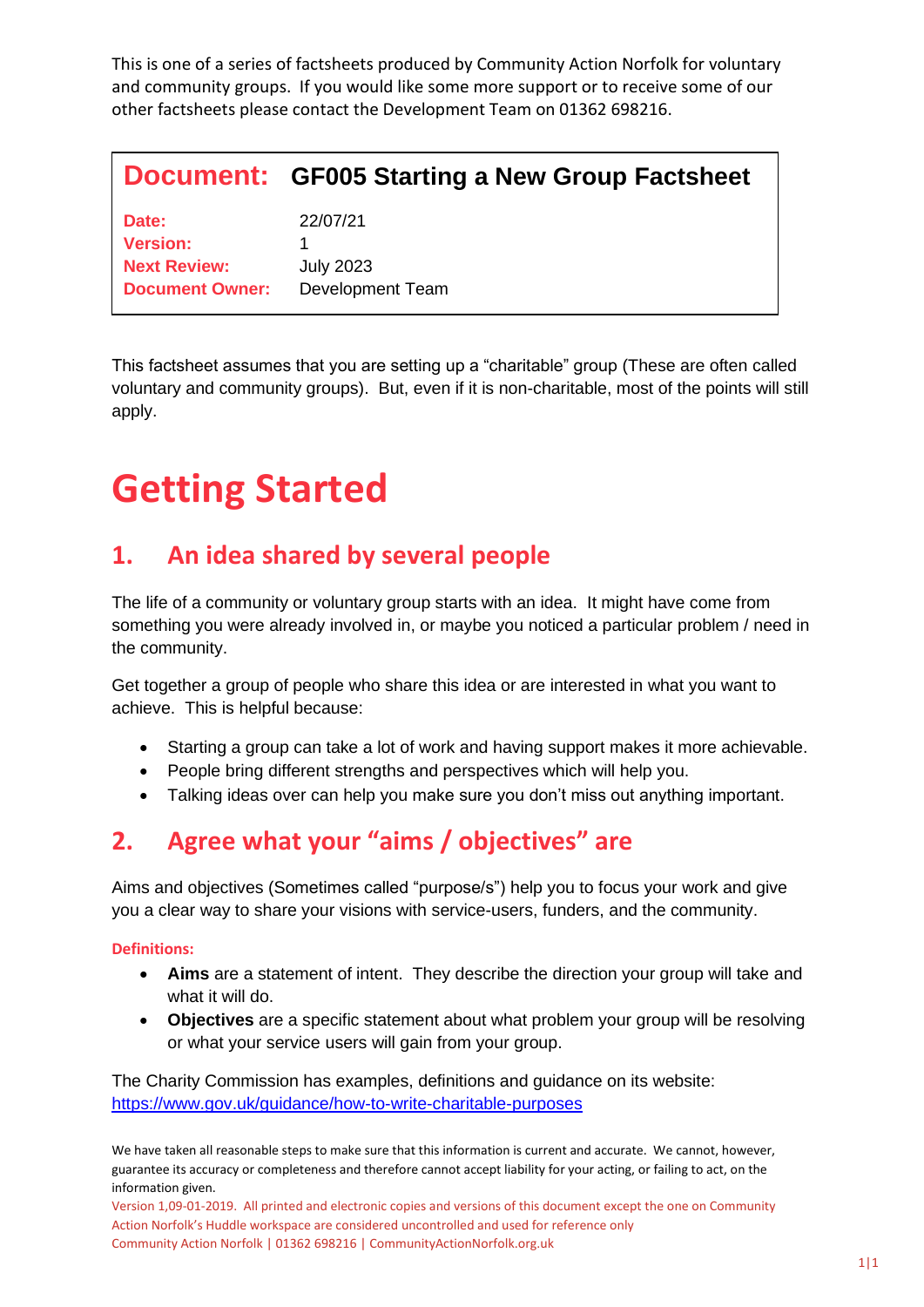

If you want your group to be not-for-profit (whether or not you become a registered charity later), it is a good idea to check that your activities, aims, and objectives meet the legal definitions of "charity". If you become a charity later, it will help to register your organisation, or if you become a different sort of not-for-profit organisation it will help to show the public benefit of your group. (See our Structures for VCSE Groups Factsheet to find out about different structures.)

You can find out more about charity definitions here: <https://www.gov.uk/government/publications/charitable-purposes>

## **3. Research what is happening locally**

To be successful, your group needs more than just a good idea.

You need to know if there is an audience for it. Can you find any evidence or reports that show that what you want to do is needed? (For example, if you were setting up a group to tackle rough sleeping and homelessness, you would look at reports showing the scale of the problem in your area and what the local policy is).

Is anyone else doing anything similar? Maybe there is a group doing something similar that you could work with. It will be harder to be successful if you are competing against similar initiatives, so thinking about working in partnership will help you to get your idea to the people who need it.

Some places to look are:

- LILY The West Norfolk Online Directory. <http://asklily.org.uk/kb5/westnorfolk/cd/home.page>
- The Norfolk Community Directory. <https://communitydirectory.norfolk.gov.uk/>
- The HERON Website.<https://www.heron.nhs.uk/heron/Search.aspx>

#### **4. Set it down in writing**

A Constitution or Terms of Reference (types of governing document) helps your group be clear about your focus and helps to demonstrate that you are committed to running professionally. Almost all funders will expect you to have a governing document - even if you do not have a formal structure.

The Charity Commission provides a template "Model Constitution for a Small Charity" which is a good place to start: [https://www.gov.uk/government/publications/setting-up-a-charity](https://www.gov.uk/government/publications/setting-up-a-charity-model-governing-documents)[model-governing-documents.](https://www.gov.uk/government/publications/setting-up-a-charity-model-governing-documents)

We have taken all reasonable steps to make sure that this information is current and accurate. We cannot, however, guarantee its accuracy or completeness and therefore cannot accept liability for your acting, or failing to act, on the information given.

Version 1, 22/07/2021. All printed and electronic copies and versions of this document except the one on Community Action Norfolk's SharePoint are considered uncontrolled and used for reference only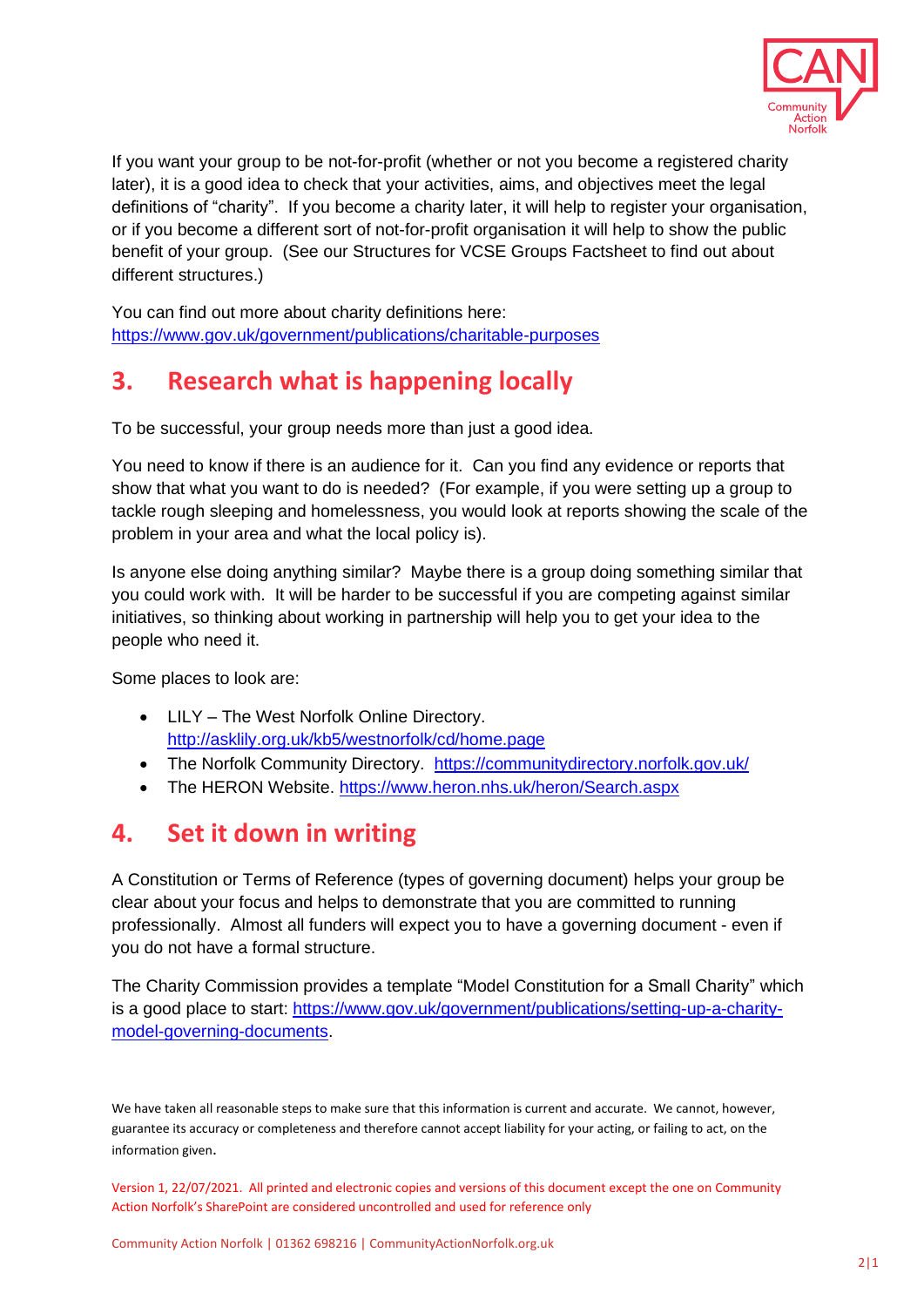

Think about how you will manage your organisation. What roles will people have? How will you make decisions about your activities? How can people be involved in the decisionmaking? How often will you meet?

Decide on the group's name. Don't include any words / expressions which may cause offence. Ensure it cannot be abbreviated to anything inappropriate. Check there are no other groups or charities with a similar name by searching online.

#### **5. Funding**

You need to think about how you will cover your costs. Think about what costs you need to cover, these could include:

- Refreshments (For example tea and biscuits at your activities).
- Volunteer expenses such as transport costs. (See our Volunteering Factsheets for more information).
- Room / Venue hire.
- Equipment needed for your activities.

#### **Local sources of funding information:**

- **Community Action Norfolk** We provide help with funding from factsheets and training to get you started, carrying out funding searches and reviewing your applications to help you get the best from them to advice and guidance on putting together a funding strategy and financial policies. (See our Funding Factsheets).
- **Norfolk Community Foundation** Are Norfolk's leading funder. They hold and manage many funds. They can provide you information and guidance about funds. <https://www.norfolkfoundation.com/>

#### **6. Engaging with people and the community**

Whatever the purpose of your group, it will only be successful if people know about it. Think about how you will:

- Reach your audience the people you want to help
- Let people know your services are available.
- Share information and raise the profile of your organisation

Make sure you have a clear idea of how you want to present your group and your key messages.

We have taken all reasonable steps to make sure that this information is current and accurate. We cannot, however, guarantee its accuracy or completeness and therefore cannot accept liability for your acting, or failing to act, on the information given.

Version 1, 22/07/2021. All printed and electronic copies and versions of this document except the one on Community Action Norfolk's SharePoint are considered uncontrolled and used for reference only